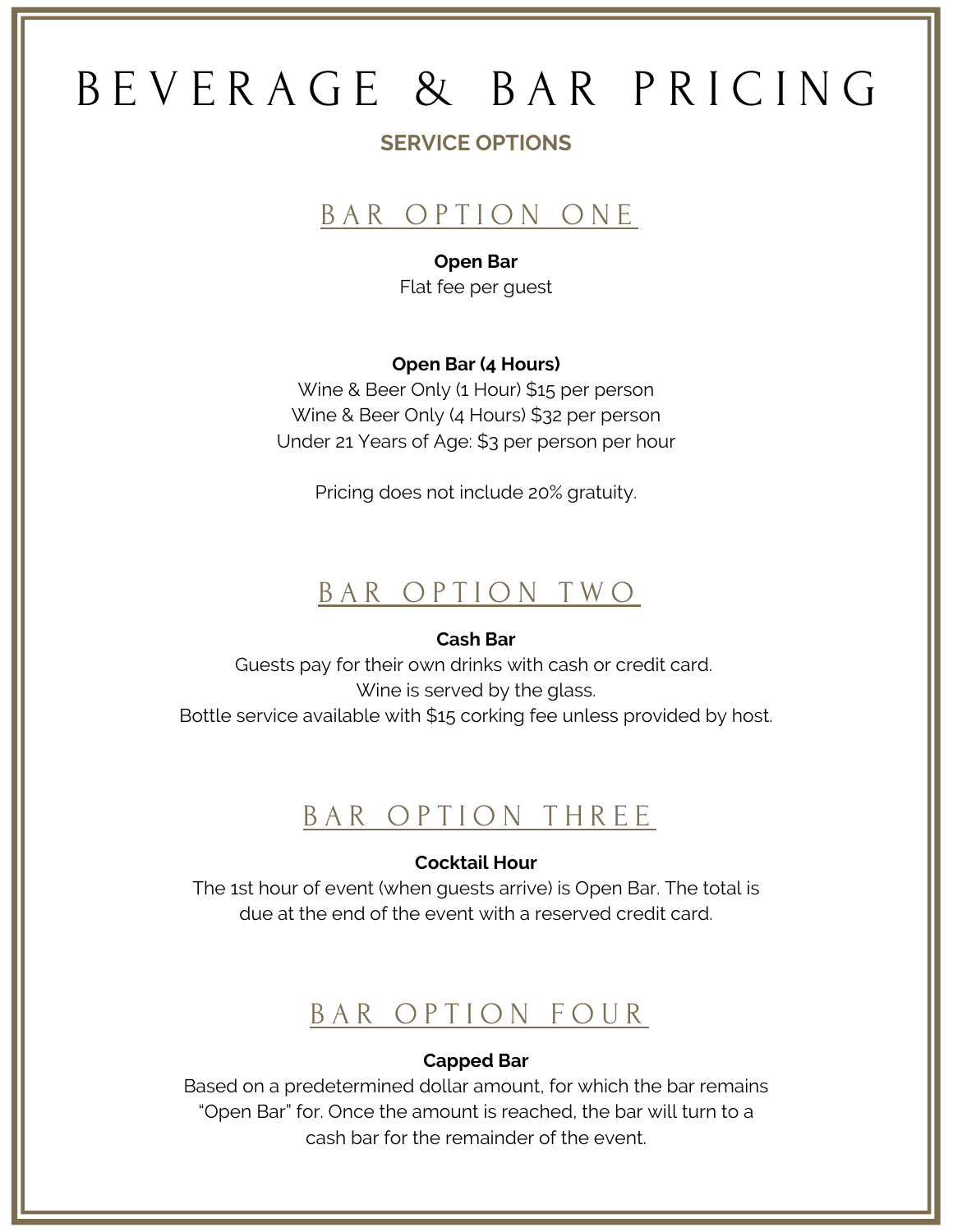# BAR OPTION FIVE

### **Bridal Party Tab**

The bridal party and/or immediate family members put their drinks on a tab for the designated time and are paid with a reserved credit card at the end of the event.

### BAR OPTION SIX

#### **Wine Service Only**

Our wait staff will offer each guest a white or red wine option and will serve their preference during dinner. A white and red wine of the client's choice, from our wine menu, will be offered but host can special order their preference as well. Wine service is charged by the total bottles that are opened.

### BAR OPTION SEVEN

#### **Champagne Welcome or Toast**

\$5/per person. House champagne used. Served in our standard glasses. Glass champagne flutes can be rented from Hull's Trace Wine & Gathering House at \$1 per glass. Add \$5 per person for premium champagne.

### BAR PRICING

Domestic beers in bottle or can | \$4.00 Local/Premium wines | \$10.00 House wines | \$8.00 Hard Cider (Seasonal) | \$5.00 Soda | \$1.50 Bottled Water | \$1.00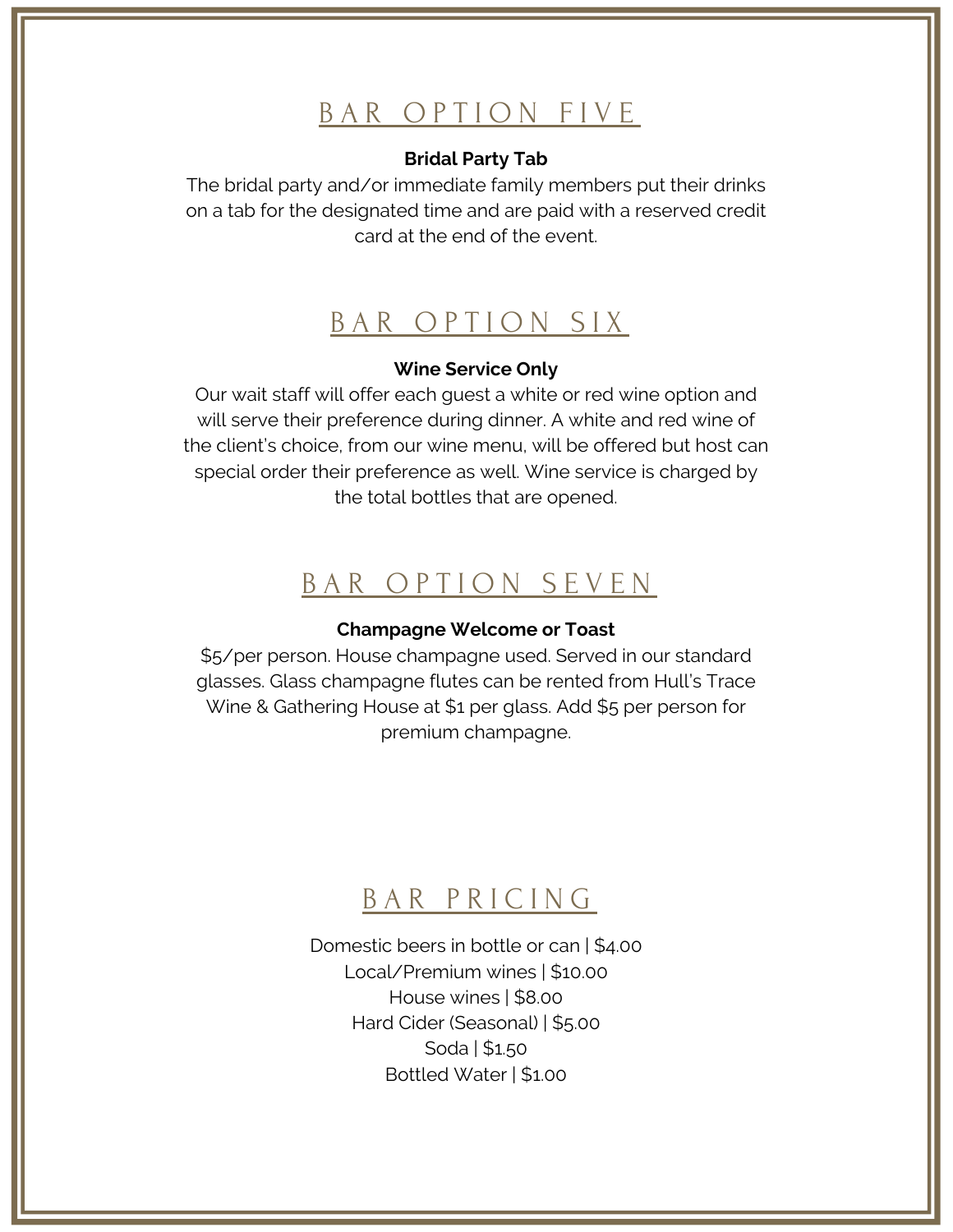# S P E C I A L T Y D R I N K S S T A T I O N

Pricing Per Order Yields 16 Servings

### **Sangria**

\$130 house red or white sangria with fresh fruit

### **Frozen Wine Slushy**

\$100 House wines frozen with select fruit puree

#### **Mimosa**

\$100 orange juice with house champagne

#### **\*Signature Drink \***

Customize your event by offering up to two signature drinks (ie. Margaritas). In house liquors only. Pricing based on drink

#### **Coffee Station**

If not being offered by the caterer Regular & decaffeinated coffee INCLUDED WITH RENTAL

#### **Hydration Station**

Infused Water (lemon, cucumber, mint, basil – Combination of choice) INCLUDED WITH RENTAL

### **Lemonade or Iced Tea**

Sweetened or Unsweetened \$2.75 per person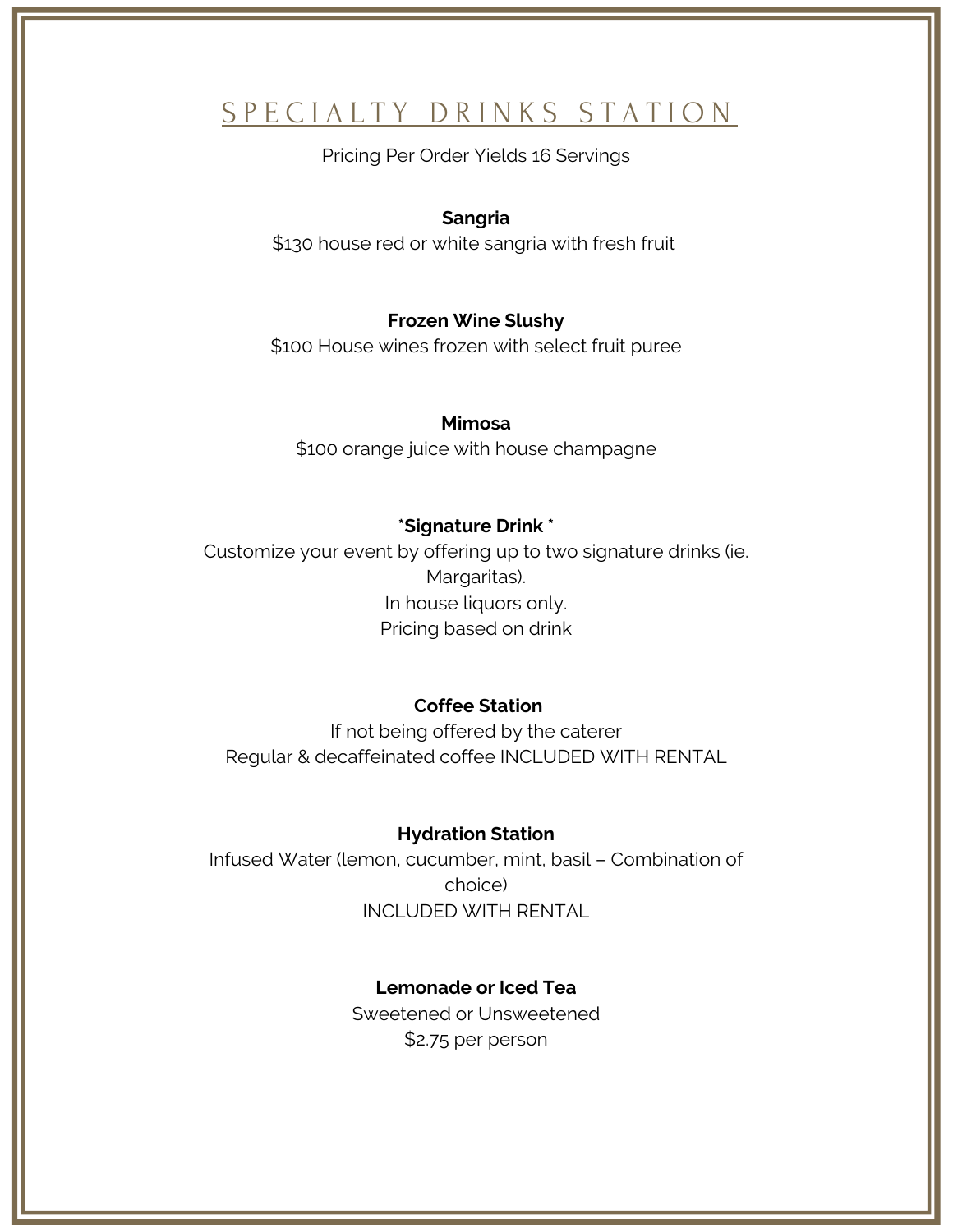### BEER & WINE

**House Wine**

Chardonnay, Pinot Grigio, Riesling, Merlot, Cabernet Sauvignon, Red Blends, Dornfelder, Moscato, Sweet Malvasia

#### **Local/Premium Wine**

(various reds & whites)

**Champagne Prosecco**

**Hard Cider (Seasonal)**

### **Domestic Beer**

Michelob Ultra Bud Lite Budweiser Bud Zero

#### **Craft Beer**

Fat Head Brewery Kentucky Bourbon Barrel Ale Yuengling Rhinegeist

# R E Q U I R E D M I N I M U M S

Bar and Beverage Option Package is **optional** for Monday-Wednesday events.

Bar and Beverage Option Package is **required** for Thursday-Saturday events.

No Sunday alcohol sales available.